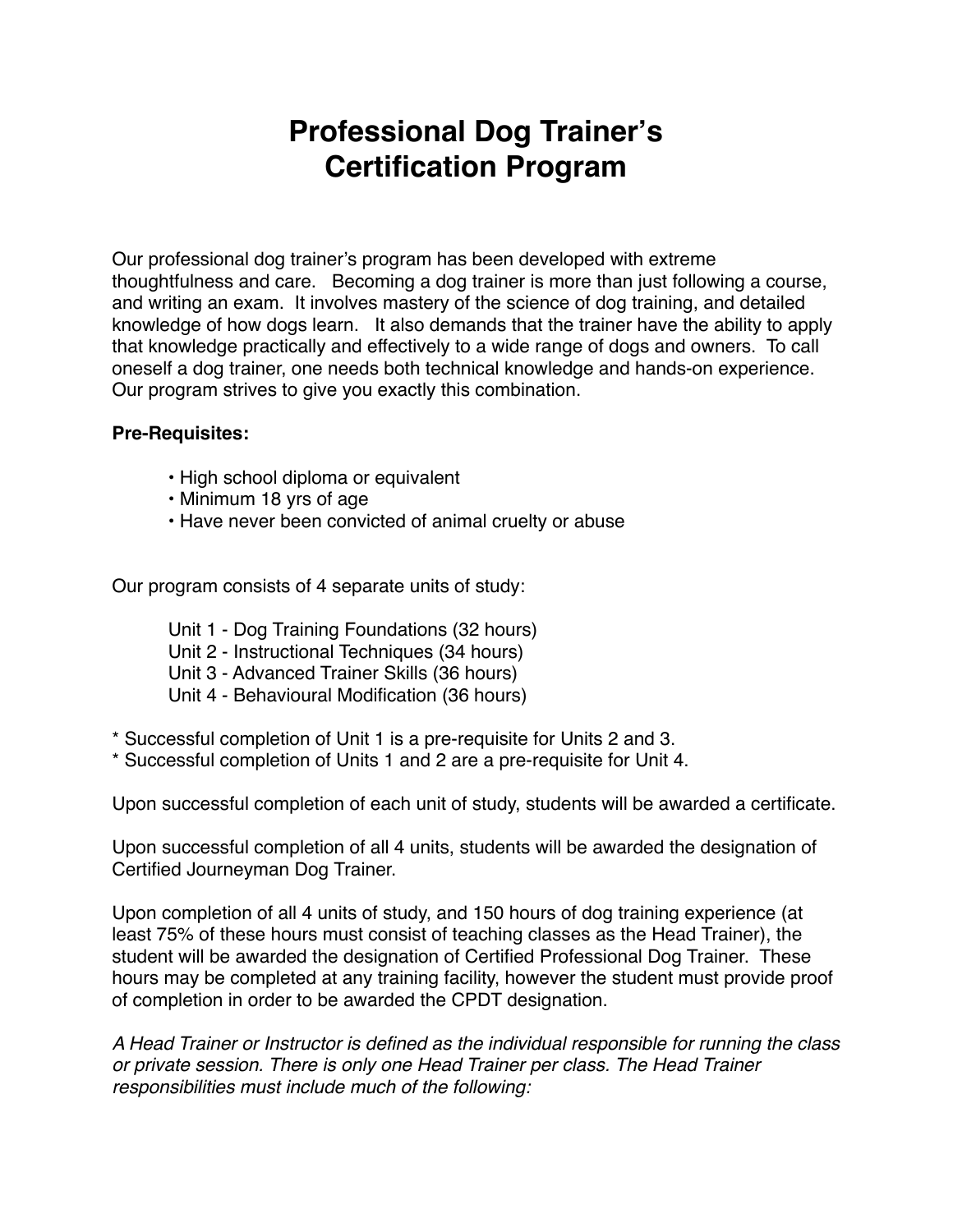*• Prepares lesson plans and curriculum* 

*• Prepares homework and handouts* 

*• Works with both owners and the dogs; a session where the trainer is working only with the dog and not the owners does not qualify for Head Trainer hours* 

- *Decides which tools are appropriate for each class/client*
- *Designs room layout, timing, and schedule for each class*
- *Manages people, dogs, and environment for everyone*'*s safety*
- *• Is responsible for class goals being met*

#### **UNIT 1 DOG TRAINING FOUNDATIONS (32 hours)**

In this unit, the student will be introduced to the fundamental knowledge necessary for any dog trainer. Through a combination of self-study, lecture, practical exercises and assignments, the following elements will be covered:

Canine ethology Body language and calming signals Breeds and registries Health and vaccinations Canine developmental periods Tools and Equipment Dog learning theory

- Classical, operant conditioning
- Operant training quadrants
- Primary, secondary reinforcers
- Schedules of reinforcement
- Extinction
- De-sensitization, flooding, counter-conditioning

Targeting, modeling, shaping, backchaining, prompting Stimulus control, self control

Management and passive training

Core skills

- . Basic obedience skills
- House training
- Bite inhibition
- Common problem avoidance and solving

Students are required to have a ʻclass dog', a dog that is available to them to perform various assignments, both in and out of the classroom. This dog will come to class with the student and will spend several hours a day crated, so must be crate trained.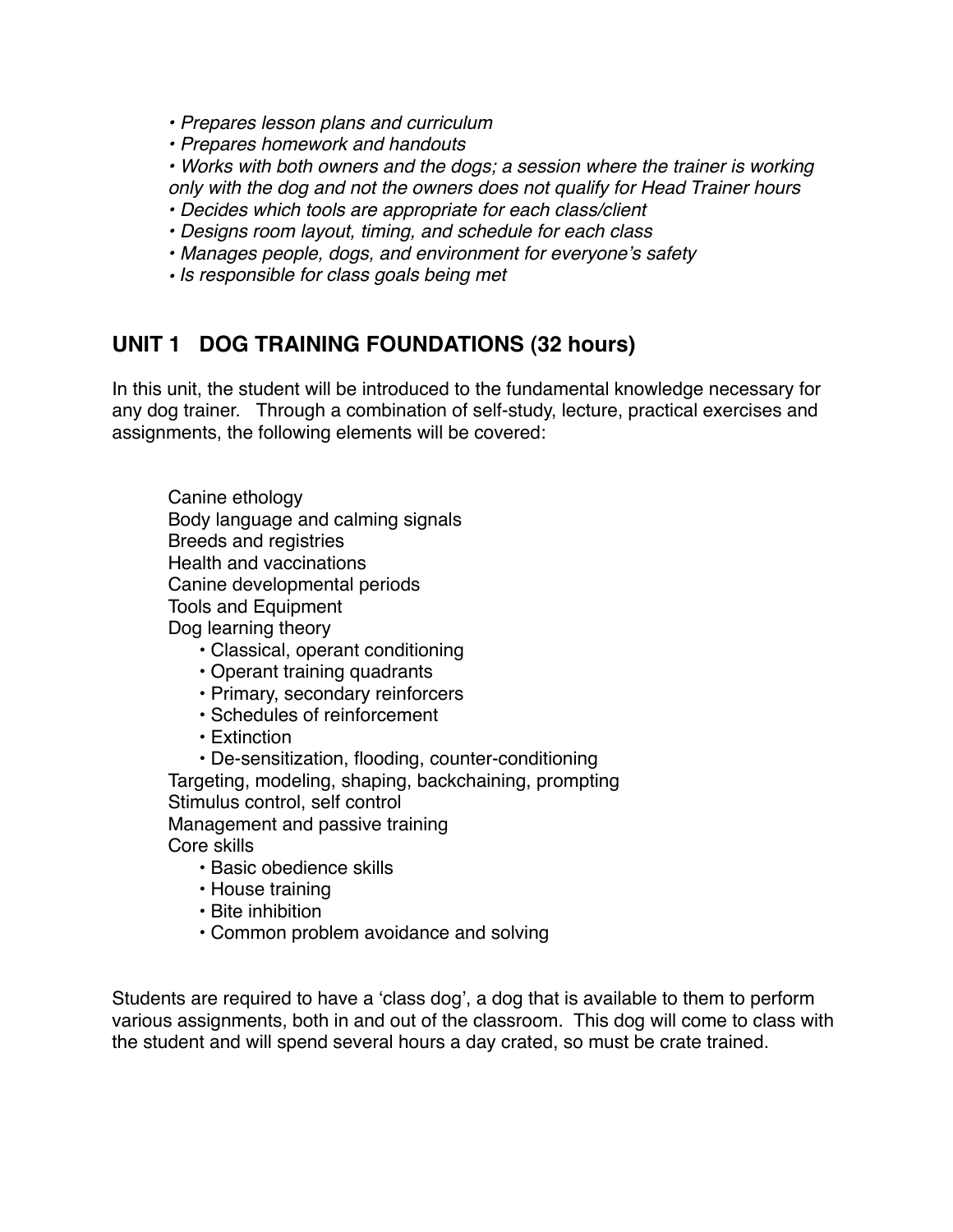Upon completion of this unit, student's knowledge will be assessed by written and practical examination. The student must receive a grade of 80% or higher in order to pass this unit.

Mandatory Reading Material:

Excel-erated Learning: Explaining in English How Dogs Learn and How Best to Teach Them, by Pamela j. Reid, Ph. D

The Culture Clash, by Jean Donaldson

Don't Shoot the Dog, by Karen Pryor

Recommended Reading Material:

Calming Signals, by Turid Ruugas

### **UNIT 2 INSTRUCTIONAL TECHNIQUES (34 hours)**

In this unit, the student will learn the skill of being a dog training instructor. Through a combination of lecture, practical exercises and assignment, students will learn how to set class objectives, prepare a lesson plan and hand-outs, organize the classroom, present the lesson and monitor their pupils' success.

After having attained a demonstrated and confirmed level of skill(\*) teaching course peers in the first 12 hours of this unit, students will then complete this unit of study by satisfactorily assisting(+) in a minimum of 14 hours of group puppy and basic obedience classes, and then teaching a further 8 hours of private obedience lessons to actual clients under supervision.

\* If the student does not demonstrate the required ability, he/she will not be permitted to move on to working with actual clients. This unit will have to be repeated in its entirety.

+ If the student does not demonstrate the required ability, he/she will not be permitted to move on to working with private clients. The student will be required to continue to assist group puppy and obedience classes until his/her performance is satisfactory.

Students are required to have a ʻclass dog', a dog that is available to them to perform various assignments, both in and out of the classroom. This dog will come to selected classes in the first 12 hours of this unit with the student and will spend several hours a day crated, so must be crate trained.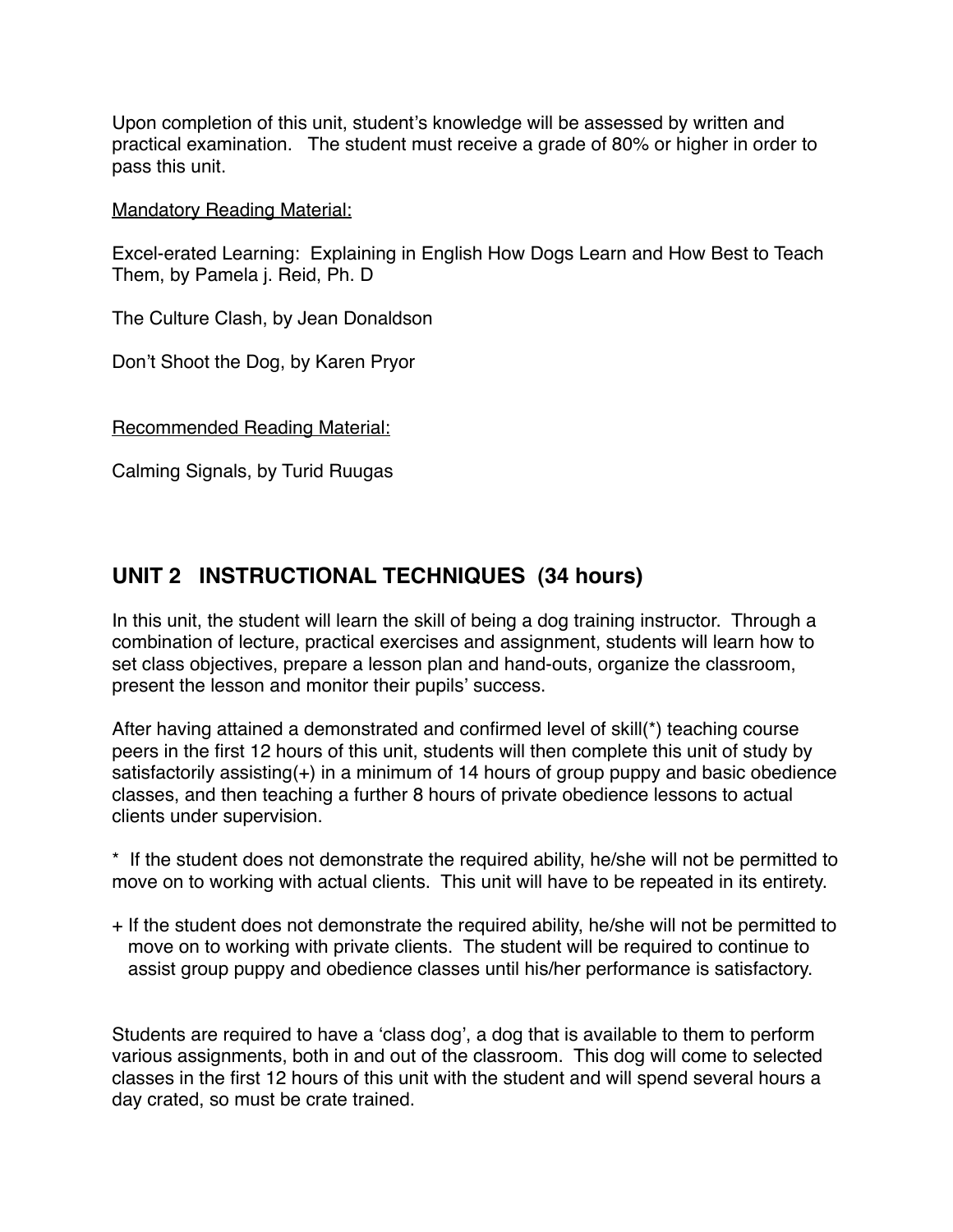The student's skill level will be under constant supervision. Supervising instructors will advise the student on shortcomings and strengths after each teaching assignment. Students will only be allowed to advance in this unit if their performance is satisfactory, hence completion of the unit indicates the student has passed the unit.

## **UNIT 3 ADVANCED TRAINER SKILLS (36 hours)**

In this unit, the student will gain deeper understanding of many different dog training arenas and the training methods employed. Through lecture, video, demonstration, and practical exercises/participation, the student will not become an expert in any given area but will become conversant with a broad range of training activities and their considerations. The following elements will be included:

- Competitive obedience and Rally O
- Tracking, SAR, Canine Nosework
- Agility
- Therapy
- Service Dogs
- Sledding/Skijoring

The following elements may be included, depending upon the availability of expert instructors:

- Protection sports
- Disk, flyball
- Field
- Herding

In addition to formal classroom instruction, students will be required to complete a minimum of 12 hours of volunteer time in activity-specific events of their choice (ring steward at an obedience trial, steward at an obedience match, quarry for a SAR dog, etc) so as to expand their knowledge base.

Students are required to have a ʻclass dog', a dog that is available to them to perform various assignments, both in and out of the classroom. This dog will come to class with the student and will spend several hours a day crated, so must be crate trained.

Upon completion of this unit, students' knowledge will be assessed by written examination. The student must receive a grade of 80% or higher in order to pass this unit.